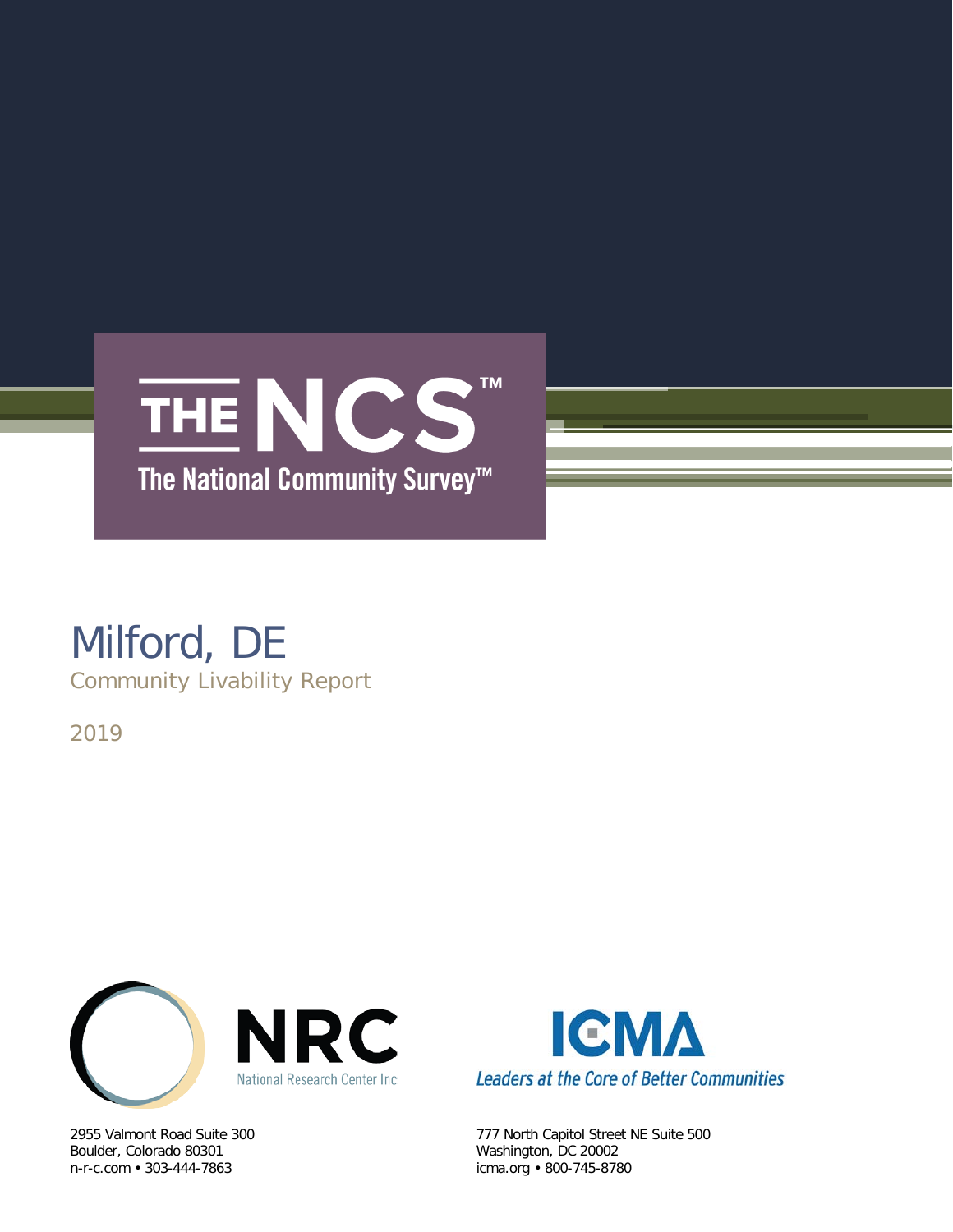# **Contents**



The National Community Survey™ © 2001-2019 National Research Center, Inc.

The NCS™ is presented by NRC in collaboration with ICMA.

NRC is a charter member of the AAPOR Transparency Initiative, providing clear disclosure of our sound and ethical survey research practices.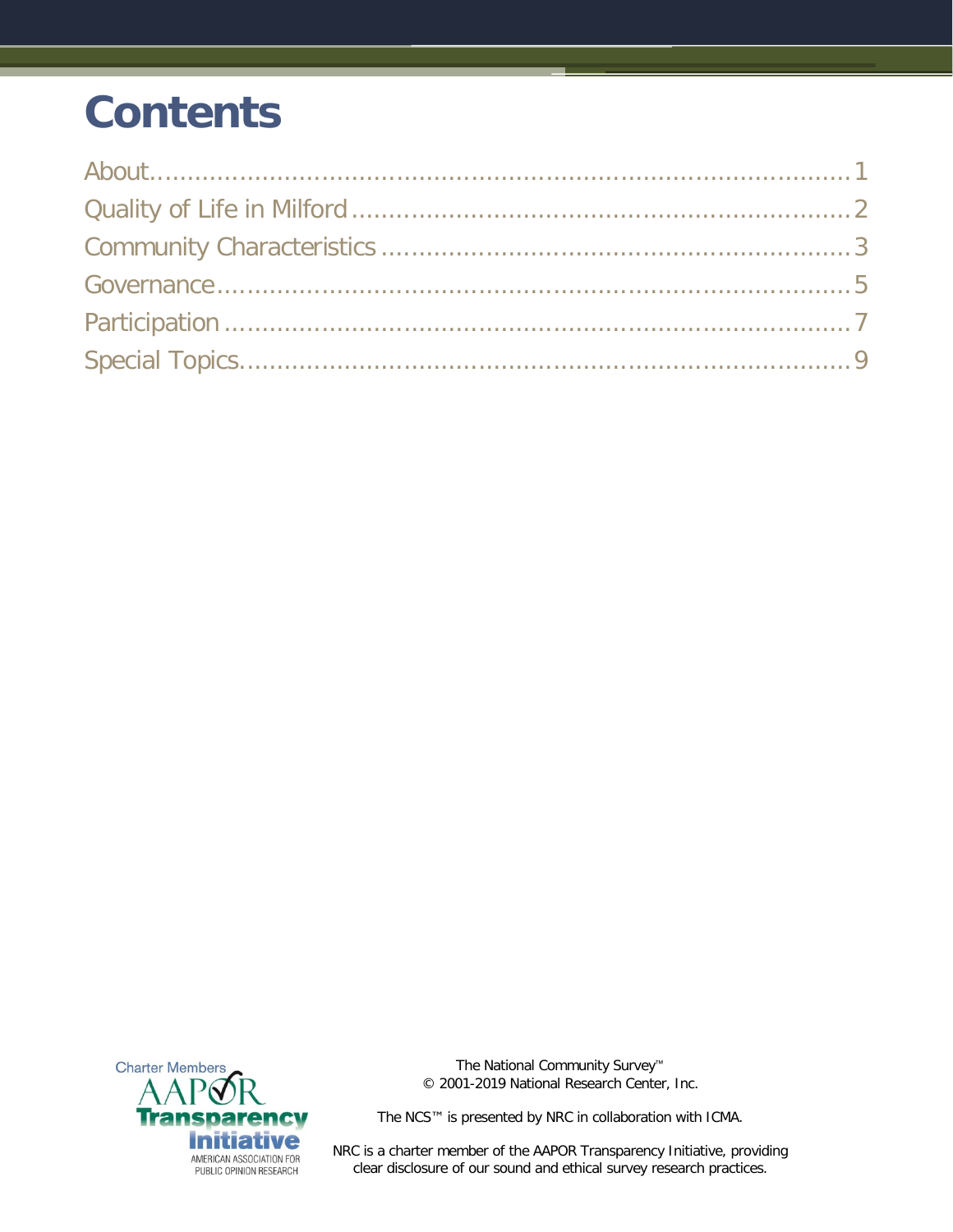### <span id="page-2-0"></span>**About**

The National Community Survey™ (The NCS™) report is about the "livability" of Milford. The phrase "livable community" is used here to evoke a place that is not simply habitable, but that is desirable. It is not only where people do live, but where they want to live.

Great communities are partnerships of the government, private sector, community-based organizations and residents, all geographically connected. The NCS captures residents' opinions within the three pillars of a community (Community Characteristics, Governance and Participation) across eight central facets of community (Safety, Mobility, Natural Environment, Built Environment, Economy, Recreation and Wellness, Education and Enrichment and Community Engagement).

The Community Livability Report provides the opinions of a representative sample of 457 residents of the City of Milford. The margin of error around any reported percentage is 5% for all respondents. The full description of methods used to garner these opinions can be found in the *Technical Appendices* provided under separate cover.

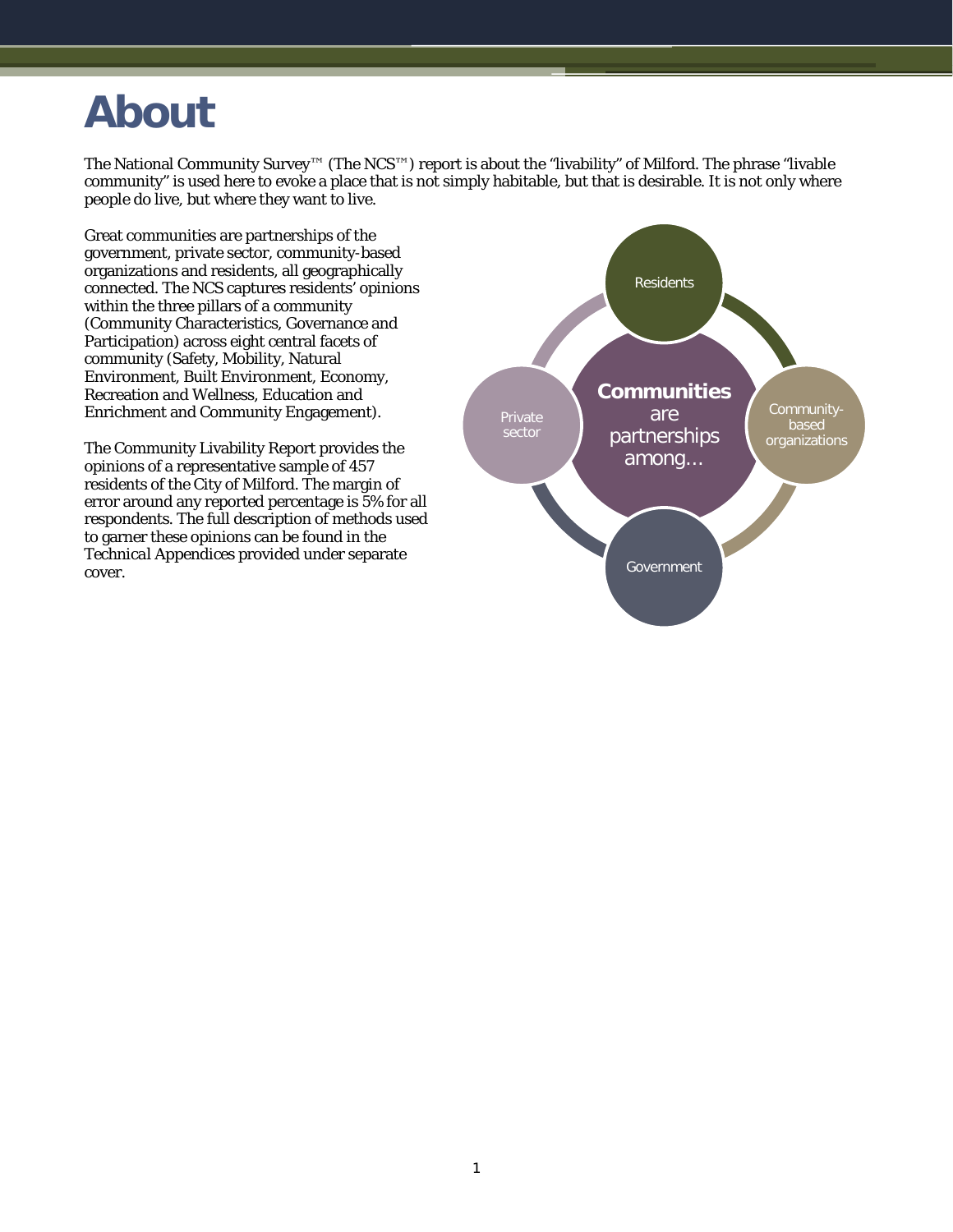# <span id="page-3-0"></span>**Quality of Life in Milford**

Most residents (76%) rated the quality of life in Milford as excellent or good. This rating was similar to the national benchmark (see Appendix B of the *Technical Appendices* provided under separate cover).

Shown below are the eight facets of community. The color of each community facet summarizes how residents rated it across the three sections of the survey that represent the pillars of a community – Community Characteristics, Governance and Participation. When most ratings across the three pillars were higher than the benchmark, the

**Overall Quality of Life**



color for that facet is the darkest shade; when most ratings were lower than the benchmark, the color is the lightest shade. A mix of ratings (higher and lower than the benchmark) results in a color between the extremes.

In addition to a summary of ratings, the image below includes one or more stars to indicate which community facets were the most important focus areas for the community. As in 2017, residents identified Safety and Economy as priorities for the Milford community in the coming two years. Ratings for all eight facets of community livability were positive and similar to other communities across the nation. This overview of the key aspects of community quality provides a quick summary of where residents see exceptionally strong performance and where performance offers the greatest opportunity for improvement. Linking quality to importance offers community members and leaders a view into the characteristics of the community that matter most and that seem to be working best.

Details that support these findings are contained in the remainder of this Livability Report, starting with the ratings for Community Characteristics, Governance and Participation and ending with results for Milford's unique questions.

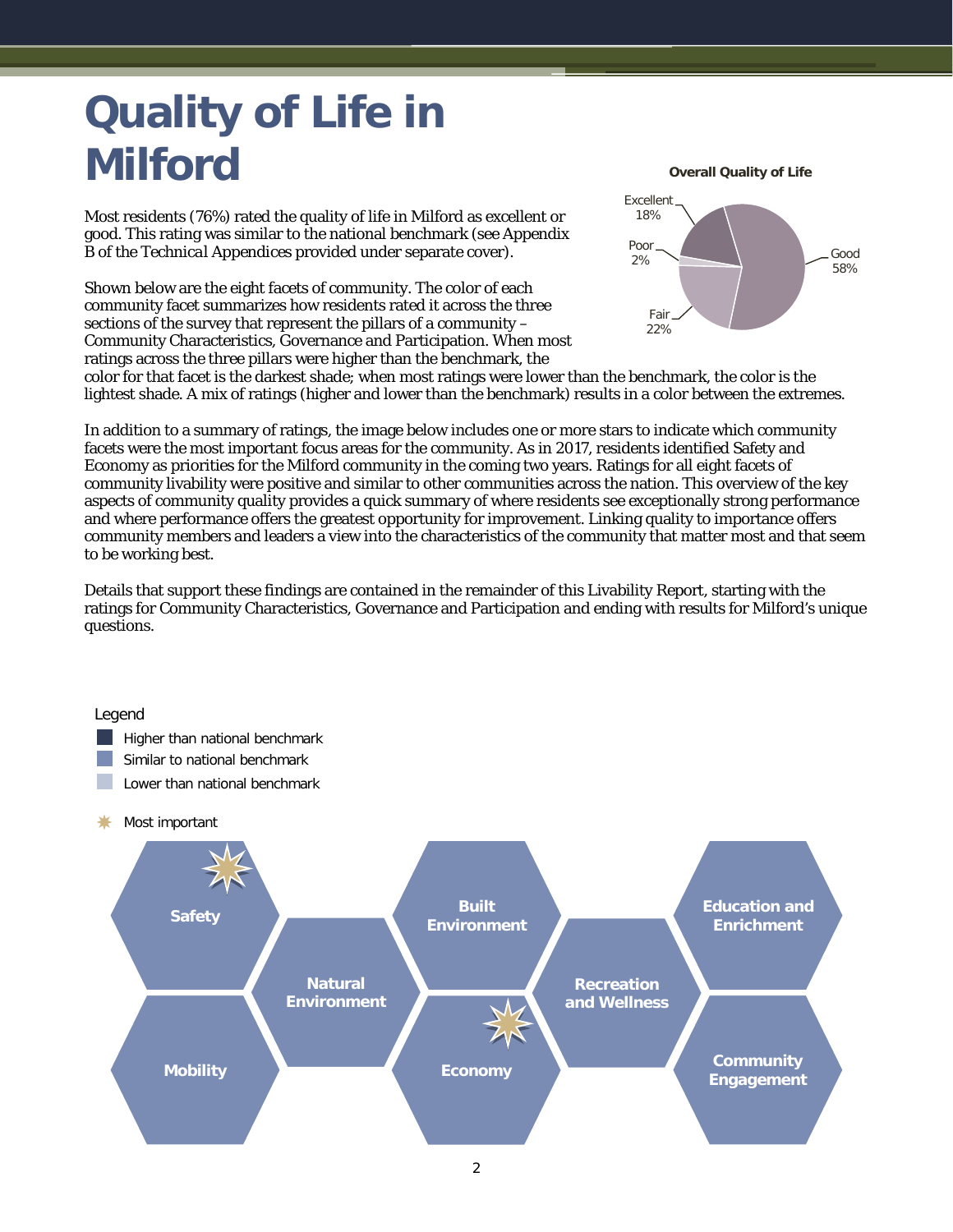# <span id="page-4-0"></span>**Community Characteristics**

#### What makes a community livable, attractive and a place where people want to be?

Overall quality of community life represents the natural ambience, services and amenities that make for an attractive community. How residents rate their overall quality of life is an indicator of the overall health of a community. In the case of Milford, 83% rated the city as an excellent or good place to live. Respondents' ratings of Milford as a place to live were similar to ratings in other communities across the nation.

In addition to rating the city as a place to live, respondents rated several aspects of community quality. About three-quarters of residents favorably rated their neighborhood as a place to live and Milford as a place to raise children and retire, while 6 in 10 residents gave high marks to the overall image or reputation of Milford and its overall appearance. These ratings were on par with national averages. Additionally, residents' scores for Milford as a place to retire increased in 2019 (see the *Trends over Time* report provided under separate cover for more details).

Delving deeper into Community Characteristics, survey respondents rated over 40 features of the community within the eight facets of Community Livability. Overall, at least half of respondents reviewed most aspects of Community Characteristics positively and ratings tended to be similar to other benchmark communities.

As a highlight within Community Characteristics, assessments of traffic flow on major streets were strong and higher than the national average, with two-thirds of residents giving high marks. Ratings for several aspects of Economy improved from 2017 to 2019, including employment opportunities (34% excellent or good), cost of living



(54%) and Milford as a place to work (55%). Other increases over time were observed in evaluations of new development in Milford, K-12 education and neighborliness of residents; about 6 in 10 residents or more gave positive scores to each of these.

Residents' ratings for overall feeling of safety in Milford, recreational opportunities, overall opportunities for education and enrichment, and adult educational opportunities were lower than those observed in other communities. Compared to 2017, survey participants' marks for ease of walking, availability of paths and walking trails, overall natural environment and availability of affordable quality food declined in 2019.

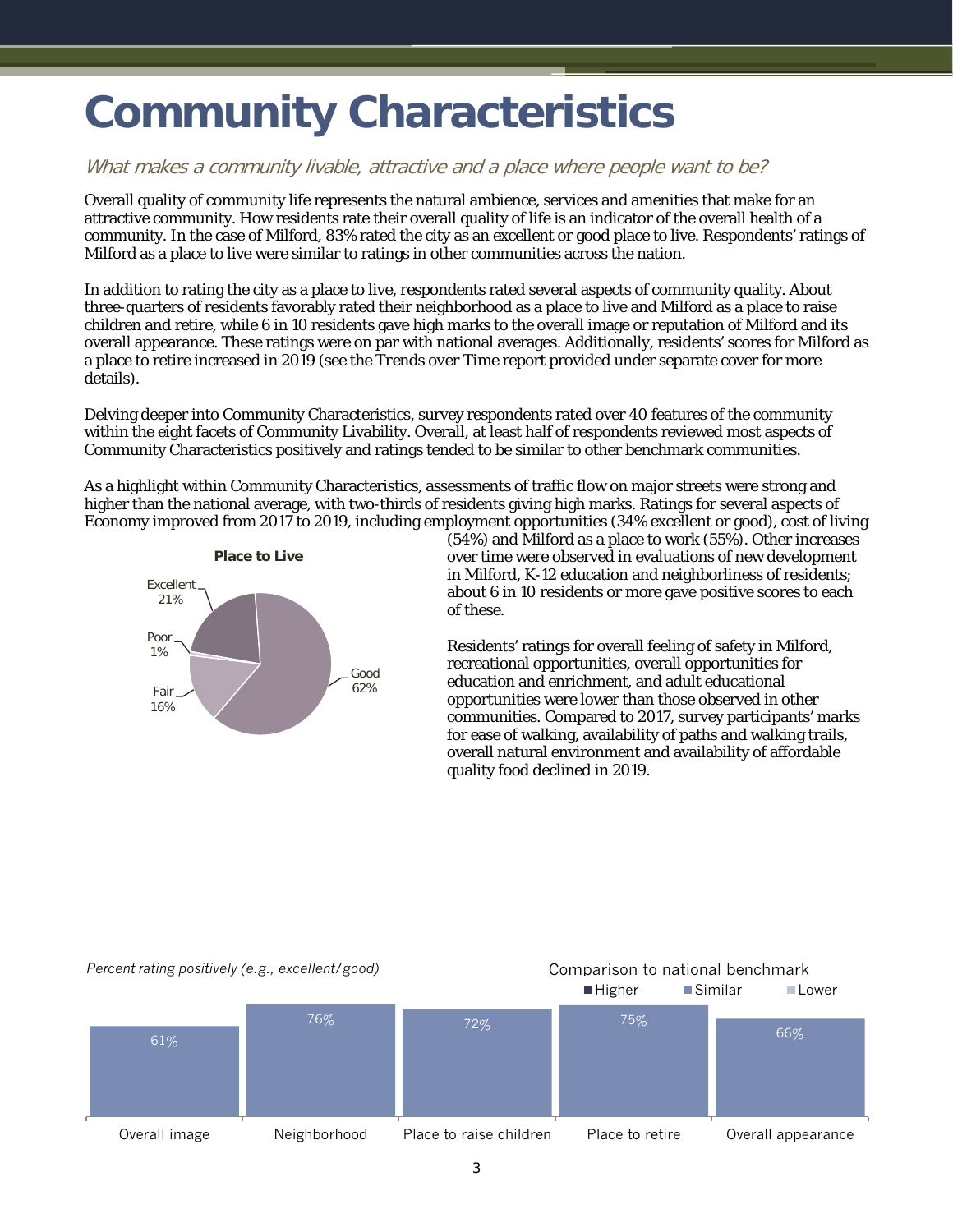#### Figure 1: Aspects of Community Characteristics

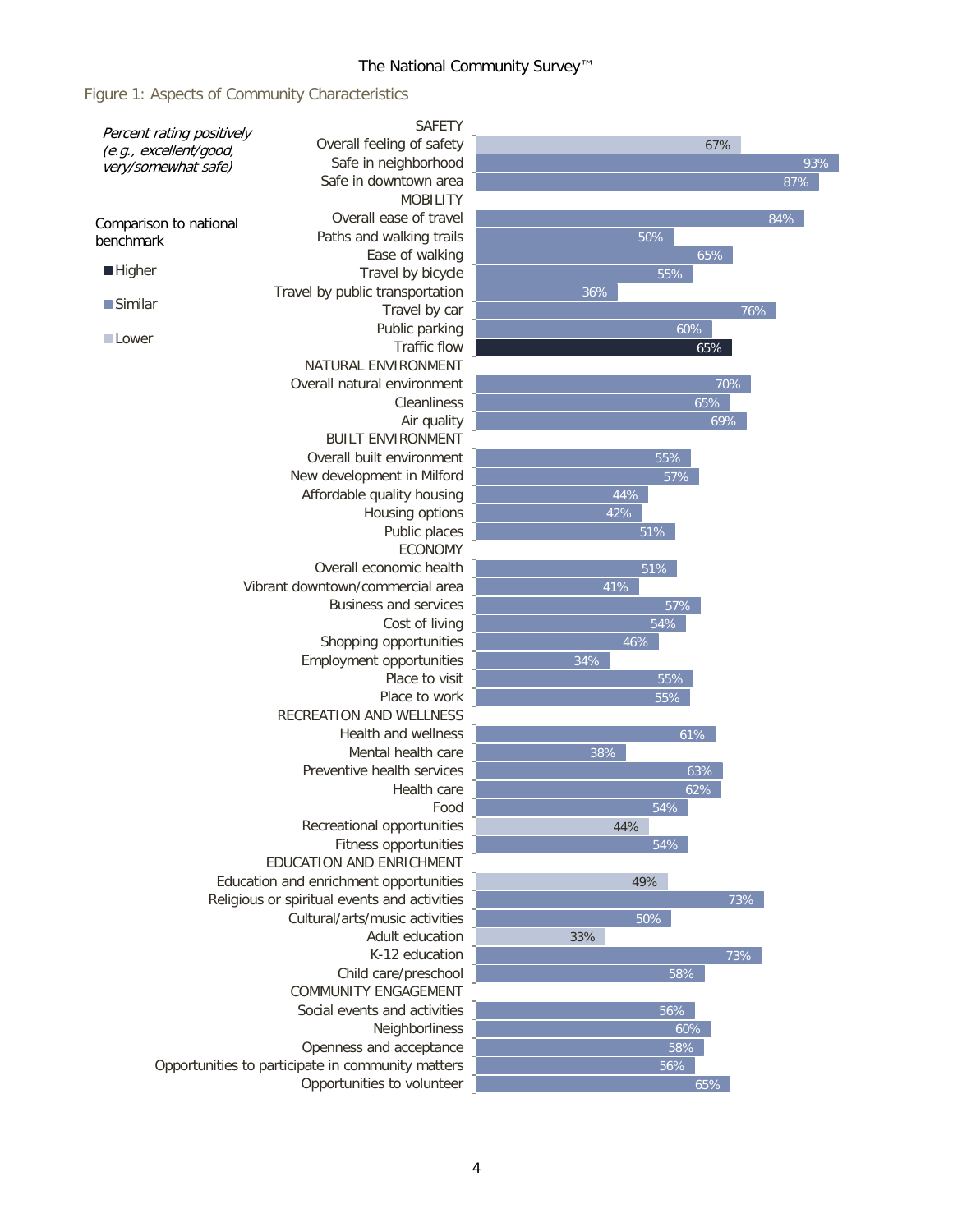## <span id="page-6-0"></span>**Governance**

#### How well does the government of Milford meet the needs and expectations of its residents?

The overall quality of the services provided by Milford as well as the manner in which these services are provided is a key component of how residents rate their quality of life. About three-quarters of residents gave favorable evaluations to the overall quality of services provided by the City, while 4 in 10 were pleased with the services provided by the Federal Government. Both of these evaluations were similar to those observed elsewhere.

Survey respondents also rated various aspects of Milford's leadership and governance. About three-quarters of respondents gave excellent or good ratings to the overall customer service provided by the City. Roughly 6 in 10 residents gave positive reviews to all other aspects of government performance and these ratings were similar to those given in other communities. Respondents gave higher marks to the City acting in the best interest of Milford and treating all residents fairly in 2019 compared to 2017.

Respondents evaluated over 30 individual services and amenities available in Milford. Broadly, at least half of respondents reviewed most government services positively and ratings tended to be similar to those observed in other benchmark communities. The highest-rated services included police, fire, ambulance/EMS, garbage collection, recycling, yard waste pick-up and public libraries, with at least 8 in 10 residents assigning positive scores and each being on par with averages nationwide. Reviews for yard waste pick-up and land use, planning and zoning improved from 2017 to 2019.





Respondents were less pleased with assessments of drinking water (45% excellent or good), which was lower than the national benchmark. Ratings for three aspects of Mobility declined from 2017 to 2019: traffic enforcement, street repair and street lighting.

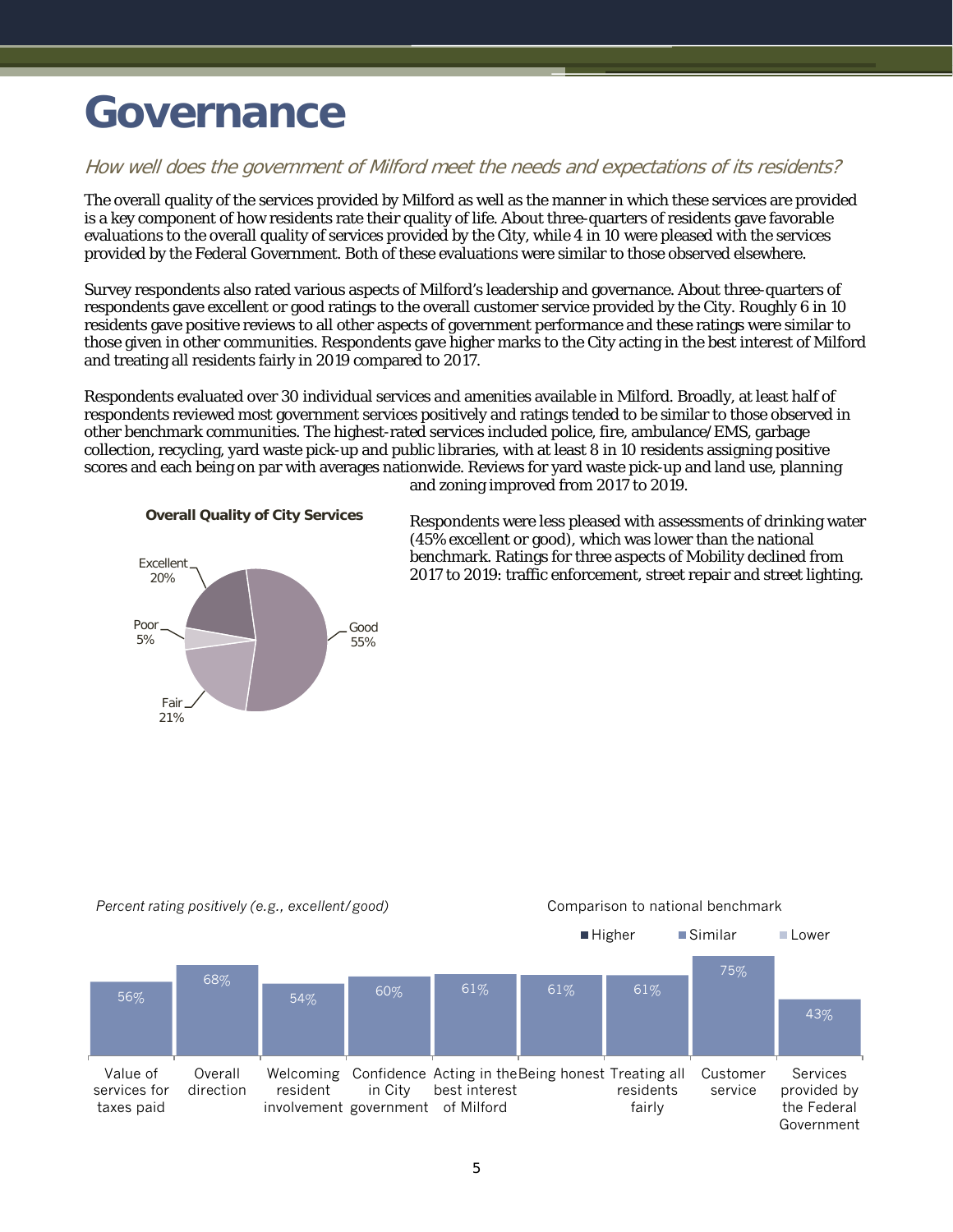#### Figure 2: Aspects of Governance

| Percent rating positively<br>(e.g., excellent/good) | <b>SAFETY</b>                 |        |        |  |
|-----------------------------------------------------|-------------------------------|--------|--------|--|
|                                                     | Police                        |        | 82%    |  |
|                                                     | Fire                          |        | 94%    |  |
|                                                     | Ambulance/EMS                 |        | 93%    |  |
| Comparison to national                              | Crime prevention              |        | 65%    |  |
| benchmark                                           | Fire prevention               |        | 75%    |  |
| <b>Higher</b>                                       | Animal control                | 51%    |        |  |
|                                                     | Emergency preparedness        |        | 67%    |  |
| <b>Similar</b>                                      | <b>MOBILITY</b>               |        |        |  |
|                                                     | Traffic enforcement           |        | 68%    |  |
| Lower                                               | Street repair                 | 42%    |        |  |
|                                                     | Street cleaning               |        | 66%    |  |
|                                                     | Street lighting               |        | 66%    |  |
|                                                     | Snow removal                  |        | 64%    |  |
|                                                     | Sidewalk maintenance          | 46%    |        |  |
|                                                     | Traffic signal timing         |        | 62%    |  |
|                                                     | Bus or transit services       | 50%    |        |  |
|                                                     | NATURAL ENVIRONMENT           |        |        |  |
|                                                     | Garbage collection            |        | 82%    |  |
|                                                     | Recycling                     |        | 82%    |  |
|                                                     | Yard waste pick-up            |        | 83%    |  |
|                                                     | Drinking water                | 45%    |        |  |
| Natural areas preservation                          |                               |        | 60%    |  |
|                                                     | Open space                    | 55%    |        |  |
|                                                     | <b>BUILT ENVIRONMENT</b>      |        |        |  |
|                                                     | Storm drainage                |        | 62%    |  |
|                                                     | Sewer services                |        | $77\%$ |  |
|                                                     | Power utility                 |        | 73%    |  |
|                                                     | Utility billing               |        | 61%    |  |
|                                                     | Land use, planning and zoning | 50%    |        |  |
|                                                     | Code enforcement              | 37%    |        |  |
|                                                     | Cable television              | $50\%$ |        |  |
|                                                     | <b>ECONOMY</b>                |        |        |  |
|                                                     | Economic development          | 49%    |        |  |
|                                                     | RECREATION AND WELLNESS       |        |        |  |
|                                                     | City parks                    |        | 75%    |  |
|                                                     | Recreation programs           |        | 62%    |  |
|                                                     | Recreation facilities         |        | 60%    |  |
|                                                     | Health services               |        | 68%    |  |
|                                                     | EDUCATION AND ENRICHMENT      |        |        |  |
|                                                     | Public libraries              |        | 87%    |  |
|                                                     | Special events                |        | 70%    |  |
|                                                     | COMMUNITY ENGAGEMENT          |        |        |  |
|                                                     | Public information            |        | 71%    |  |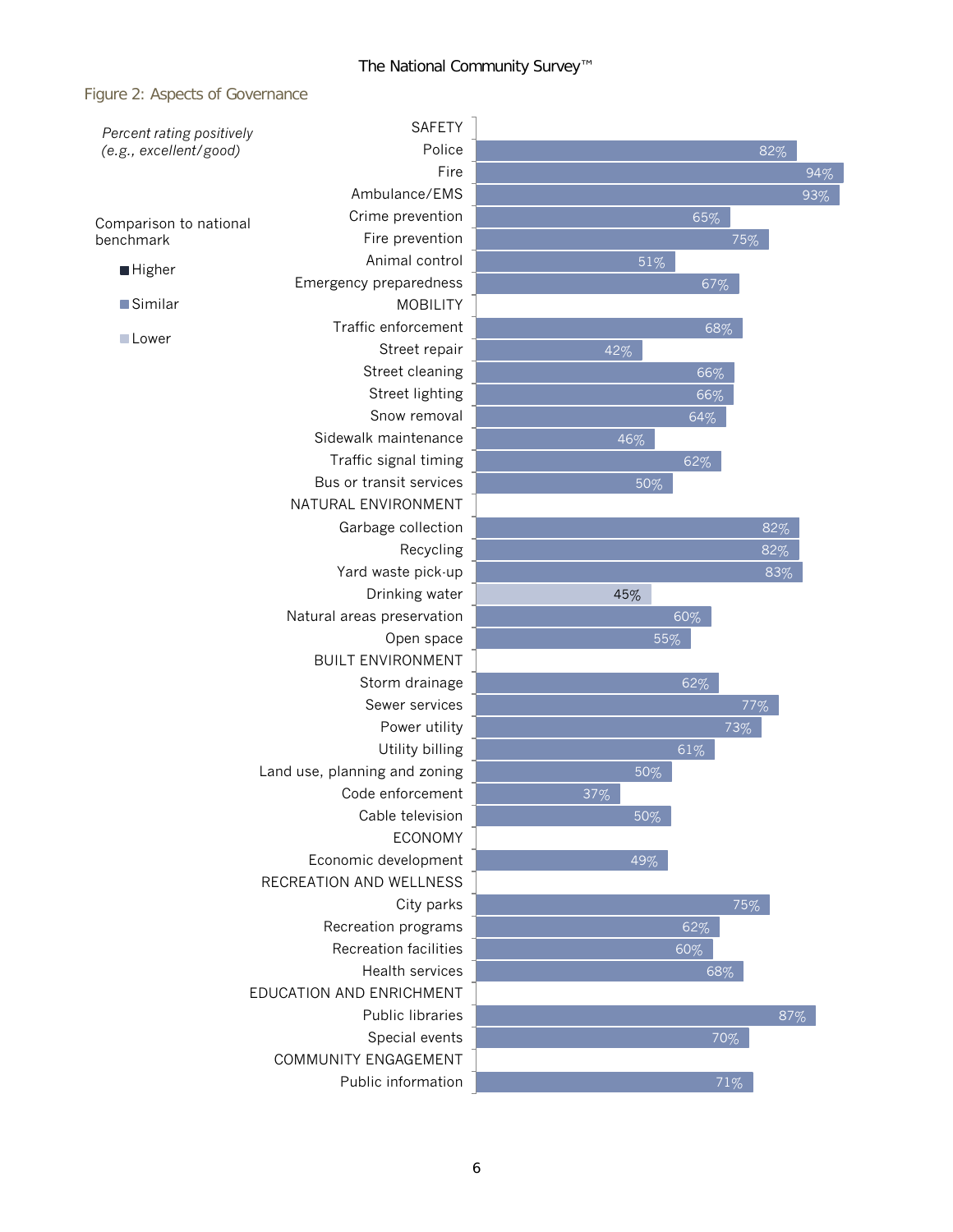# <span id="page-8-0"></span>**Participation**

#### Are the residents of Milford connected to the community and each other?

An engaged community harnesses its most valuable resource, its residents. The connections and trust among residents, government, businesses and other organizations help to create a sense of community, a shared sense of membership, belonging and history. Similar to other communities in the U.S., about 6 in 10 respondents gave excellent or good scores to the sense of community in Milford. More residents reported a strong sense of community in 2019 than in 2017.

About 8 in 10 survey respondents indicated they would recommend living in Milford to someone who asked and planned to remain in the community for the next five years. About half of residents reported they had contacted Milford employees. These ratings were similar to those reported across the nation.

The survey included over 30 activities and behaviors for which respondents indicated how often they participated in or performed each, if at all. Levels of Participation varied widely across the different facets, making the benchmark comparisons, as well as comparisons to Milford over time, useful for interpreting the results. About 9 in 10 respondents had recycled at home, purchased goods or services in the city or talked to or visited with a neighbor.



In 2019, residents were less likely to be under housing cost stress and more likely to believe the local economy would have a positive impact on their income than in 2017.

Compared to municipalities across the country, fewer Milford residents reported using public transportation instead of driving, working in Milford or visiting a City park. In 2019, fewer residents used Milford recreation facilities or their services.

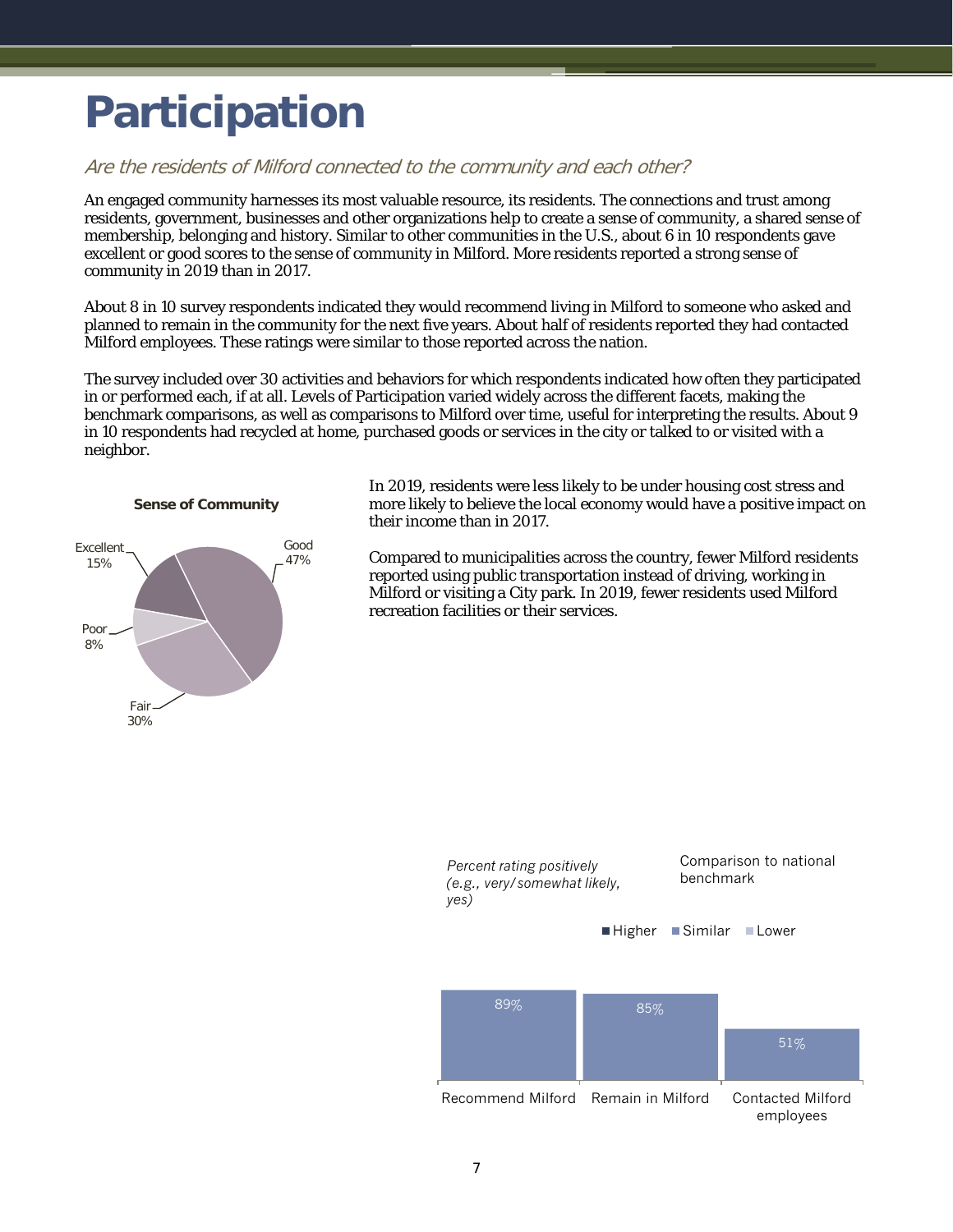#### Figure 3: Aspects of Participation

| Percent rating positively                                   |  | <b>SAFETY</b>                                     |    |  |
|-------------------------------------------------------------|--|---------------------------------------------------|----|--|
| (e.g., yes, more than<br>once a month,<br>always/sometimes) |  | Stocked supplies for an emergency                 |    |  |
|                                                             |  | Did NOT report a crime                            |    |  |
|                                                             |  | Was NOT the victim of a crime                     |    |  |
| Comparison to national<br>benchmark                         |  | <b>MOBILITY</b>                                   |    |  |
| <b>Higher</b>                                               |  | Used public transportation instead of driving     | 9% |  |
|                                                             |  | Carpooled instead of driving alone                |    |  |
| $\blacksquare$ Similar                                      |  | Walked or biked instead of driving                |    |  |
| □Lower                                                      |  | NATURAL ENVIRONMENT                               |    |  |
|                                                             |  | Conserved water                                   |    |  |
|                                                             |  | Made home more energy efficient                   |    |  |
|                                                             |  | Recycled at home                                  |    |  |
|                                                             |  | <b>BUILT ENVIRONMENT</b>                          |    |  |
|                                                             |  | Did NOT observe a code violation                  |    |  |
|                                                             |  | NOT under housing cost stress                     |    |  |
|                                                             |  | <b>ECONOMY</b>                                    |    |  |
|                                                             |  | Purchased goods or services in Milford            |    |  |
|                                                             |  | Economy will have positive impact on income       |    |  |
|                                                             |  | Work in Milford                                   |    |  |
|                                                             |  | RECREATION AND WELLNESS                           |    |  |
|                                                             |  | Used Milford recreation facilities                |    |  |
|                                                             |  | Visited a City park                               |    |  |
| Ate 5 portions of fruits and vegetables                     |  |                                                   |    |  |
| Participated in moderate or vigorous physical activity      |  |                                                   |    |  |
|                                                             |  | In very good to excellent health                  |    |  |
|                                                             |  | EDUCATION AND ENRICHMENT                          |    |  |
|                                                             |  | Used Milford public libraries                     |    |  |
|                                                             |  | Participated in religious or spiritual activities |    |  |
|                                                             |  | Attended a City-sponsored event                   |    |  |
|                                                             |  | <b>COMMUNITY ENGAGEMENT</b>                       |    |  |
|                                                             |  | Campaigned for an issue, cause or candidate       |    |  |
|                                                             |  | Contacted Milford elected officials               |    |  |
|                                                             |  | Volunteered                                       |    |  |
|                                                             |  | Participated in a club                            |    |  |
|                                                             |  | Talked to or visited with neighbors               |    |  |
|                                                             |  | Done a favor for a neighbor                       |    |  |
|                                                             |  | Attended a local public meeting                   |    |  |
|                                                             |  | Read or watched local news                        |    |  |
|                                                             |  | Voted in local elections                          |    |  |

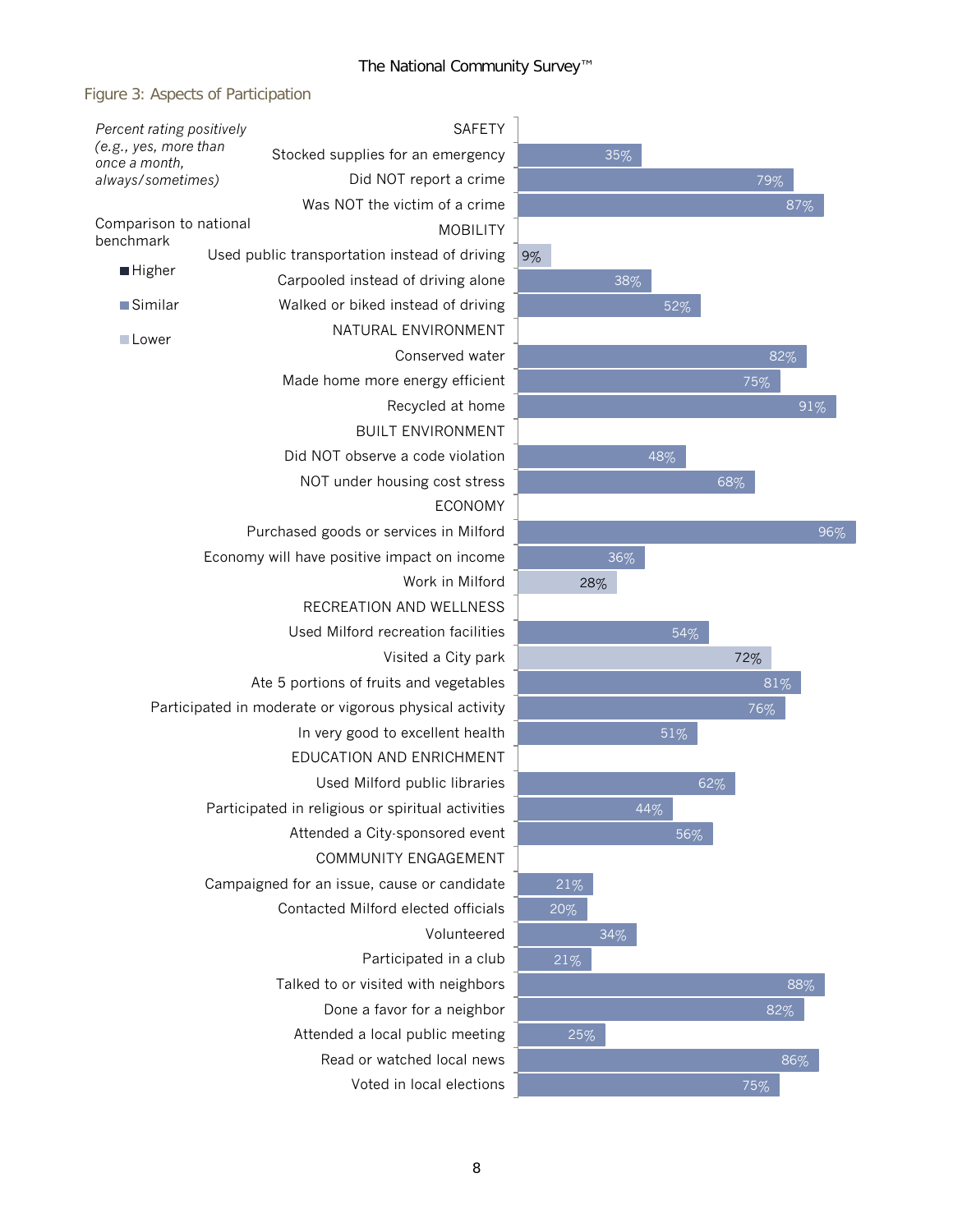# <span id="page-10-0"></span>**Special Topics**

The City of Milford included five questions of special interest on The NCS, with topics related to City priorities,  $3<sup>rd</sup>$ Thursday events and activities, and expanded business hours downtown.

Community members rated the importance of the City prioritizing potential focus areas over the next five years. Almost all residents (99%) reported it was essential or very important to prioritize safety. About 9 in 10 residents felt it was important for the City to focus on utilities and environment and economic development, while about 8 in 10 felt it was important to focus on neighborhoods and parks and recreation.

Figure 4: Importance of Potential Focus Areas for the City

Please rate how important, if at all, it is for the City of Milford to prioritize each of the following potential focus areas over the next five years:



Essential Very important Somewhat important Not at all important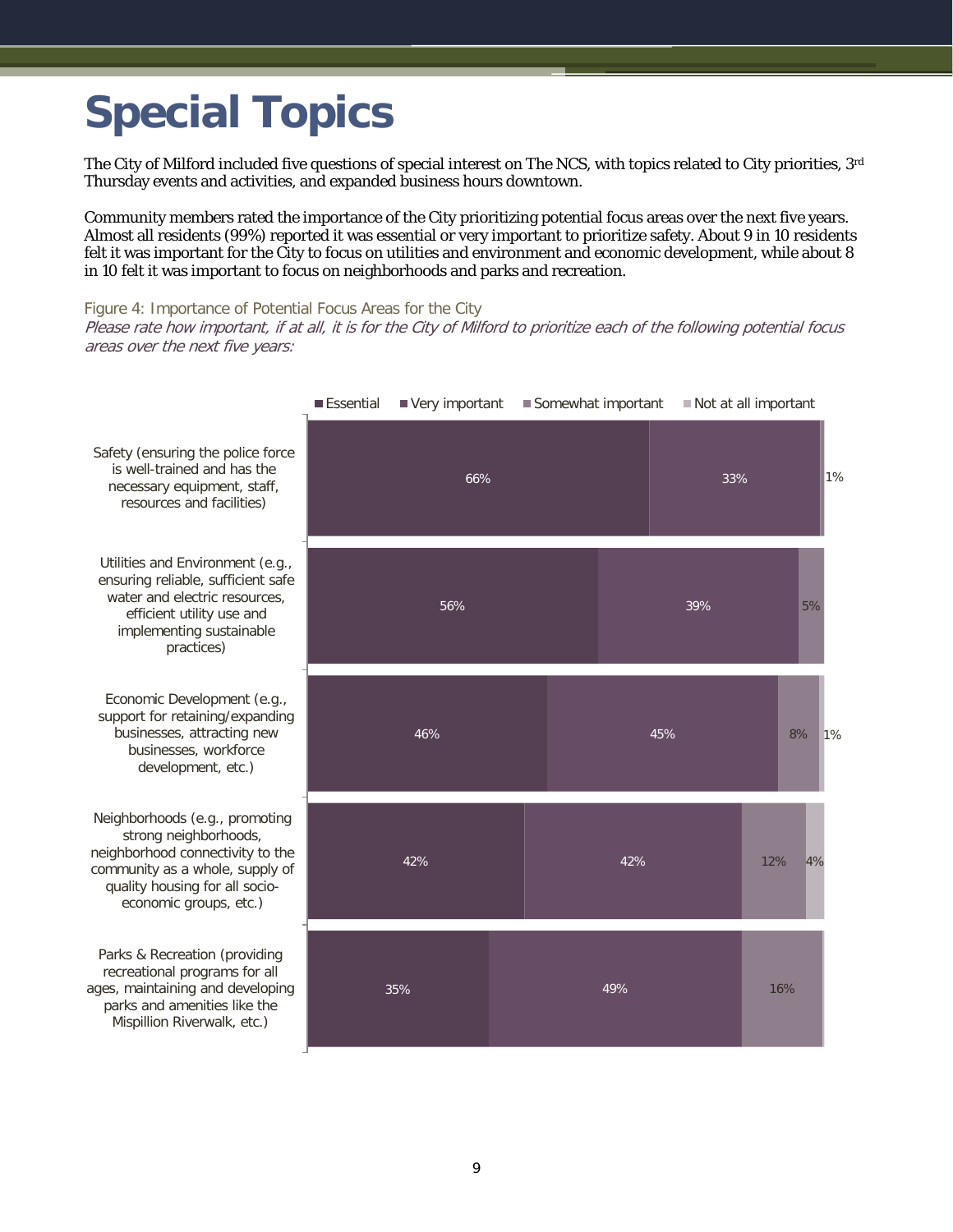Residents indicated whether they supported or opposed funding each of the potential focus areas. Roughly 9 in 10 respondents strongly or somewhat supported funding each of the focus areas. Safety efforts to ensure the police force was well-trained and had the necessary equipment, staff, resources and facilities received the most support from Milford residents.

Figure 5: Support for Funding Potential Focus Areas for the City How much do you support or oppose additional financial resources for each of the following focus areas?



Strongly support Somewhat support Somewhat oppose Strongly oppose

Safety (ensuring the police force is well-trained and has the necessary equipment, staff, resources and facilities)

Utilities and Environment (e.g., ensuring reliable, sufficient safe water and electric resources, efficient utility use and implementing sustainable practices)

Economic Development (e.g., support for retaining/expanding businesses, attracting new businesses, workforce development, etc.)

Parks & Recreation (providing recreational programs for all ages, maintaining and developing parks and amenities like the Mispillion Riverwalk, etc.)

Neighborhoods (e.g., promoting strong neighborhoods, neighborhood connectivity to the community as a whole, supply of quality housing for all socio-economic groups, etc.)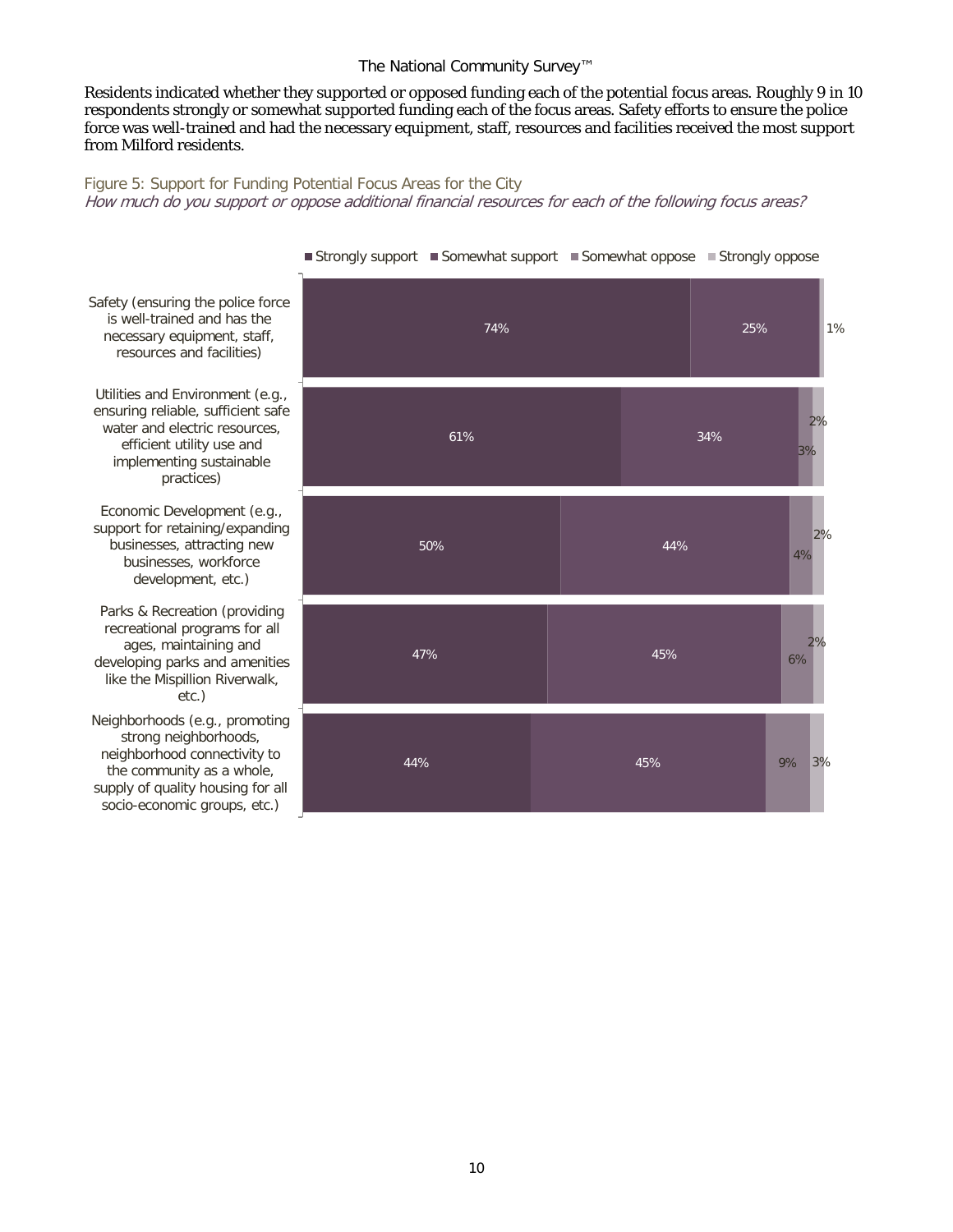When asked about their familiarity and attendance of the 3<sup>rd</sup> Thursday events and activities in Downtown Milford, about 4 in 10 residents reported they were not aware of 3rd Thursday. About one-quarter of residents had heard of 3rd Thursday but had not attended. About 3 in 10 residents had attended 3rd Thursday activities.

Figure 6: Level of Participation in 3rd Thursday Events and Activities

Many Milford businesses stay open for expanded hours on the 3<sup>rd</sup> Thursday of each month. Please select the option that comes closest to your level of participation in 3rd Thursday events and activities in Downtown Milford in the last 12 months.



Three-quarters of residents were not aware of the  $3rd$  Thursday discount shopping button. About 2 in 10 residents were aware of the discount shopping button but had not used it, while less than 1 in 10 residents had used the discount shopping button.

Figure 7: Awareness and Use of the 3rd Thursday Discount Shopping Button Please select the option that best describes you:

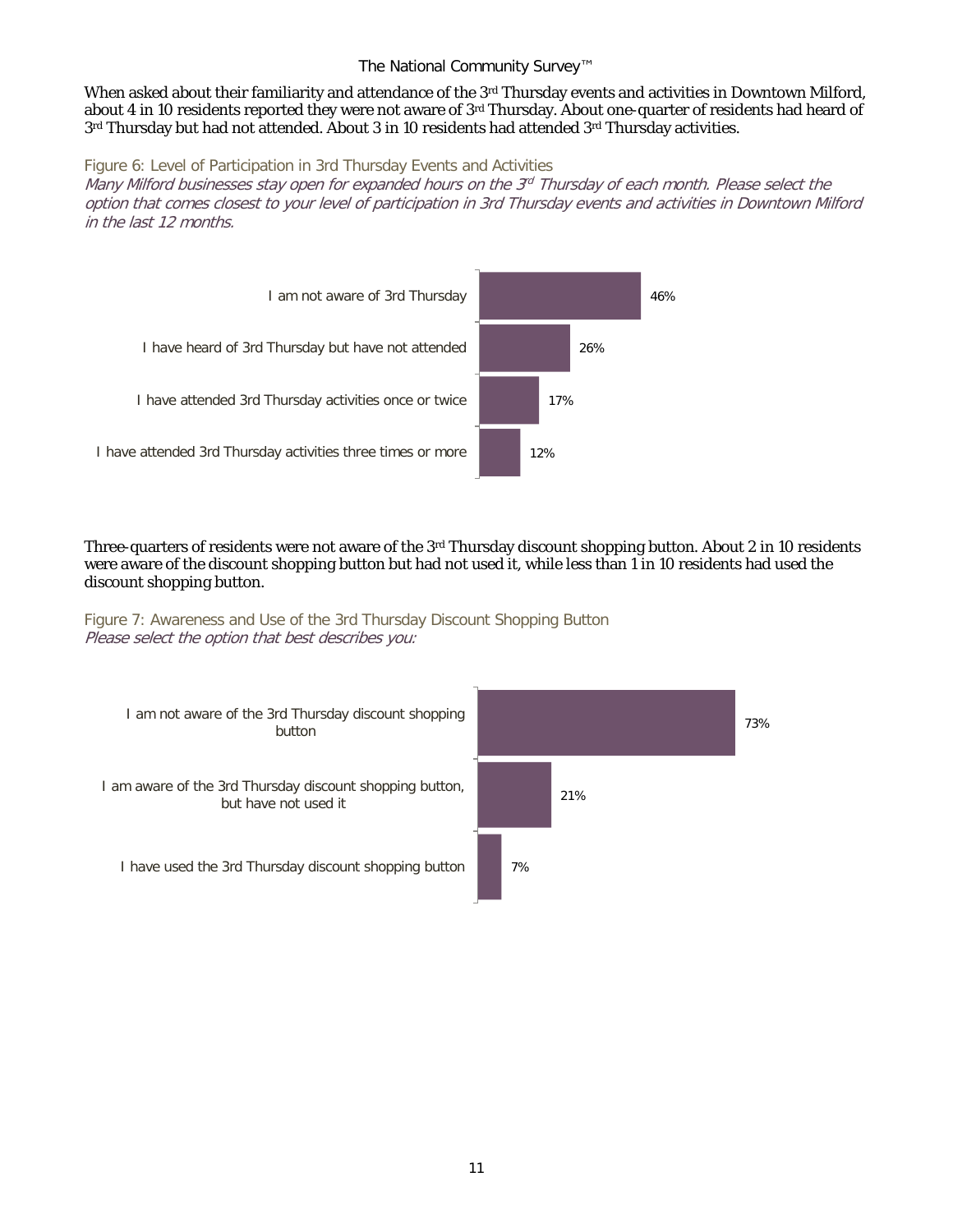When asked about likelihood of going to downtown businesses if hours were expanded, at least two-thirds of residents reported they were very likely or somewhat likely to frequent businesses on Saturday afternoons or evenings, Friday evenings, and Sunday afternoons or evenings. About half of residents reported they were likely to frequent businesses Mondays during the day.

#### Figure 8: Likelihood of Frequenting Downtown Businesses during Expanded Hours

Downtown Milford businesses could consider expanding their normal hours (most businesses are currently open on weekdays with limited evening and/or weekend hours). How likely, if at all, would you be to frequent Downtown Milford businesses at the following times?